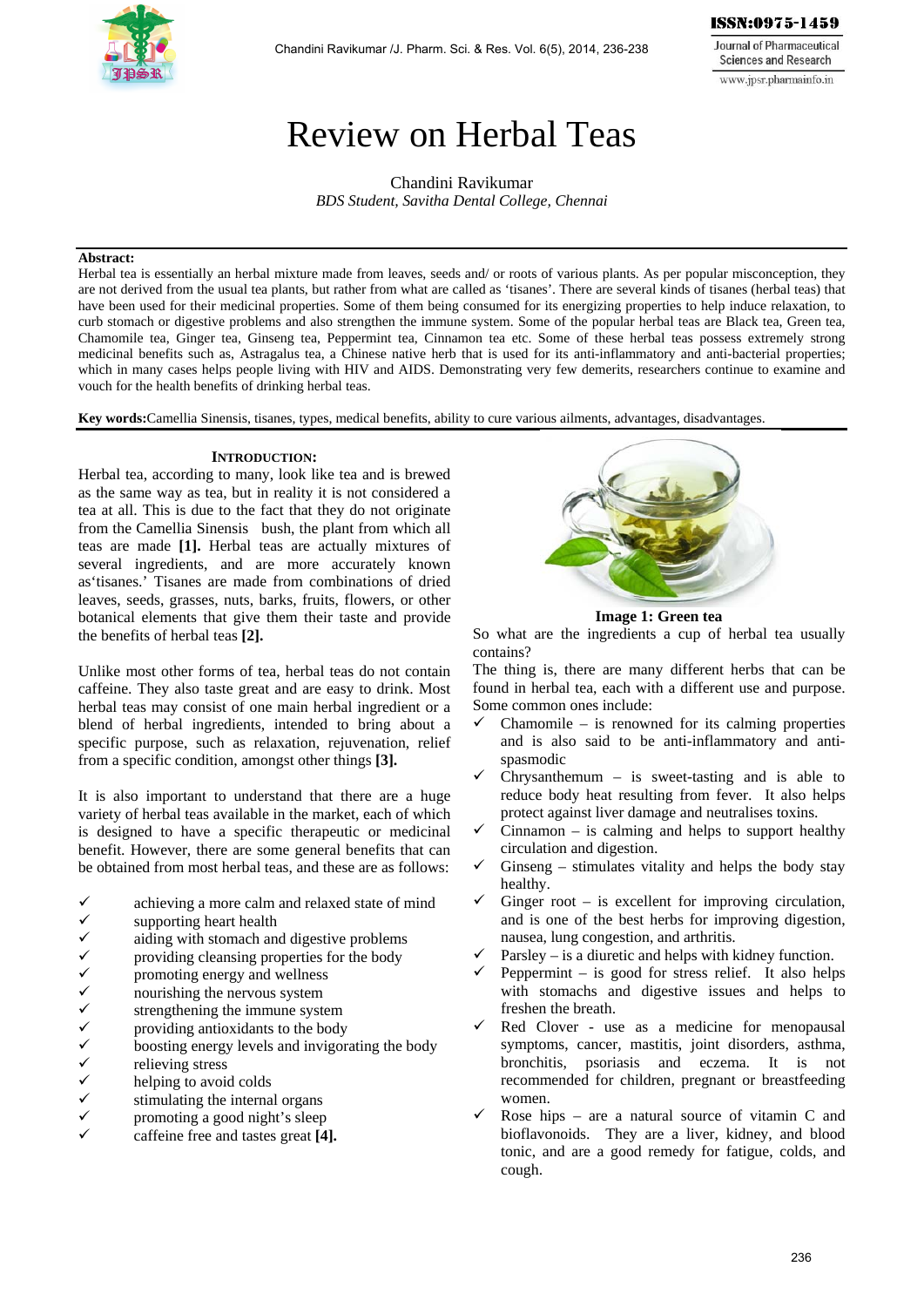- Sarsaparilla promotes energy and healthy skin.
- Slippery elm helps to relieve stomach cramps and other gastrointestinal problems **[5].**



**Image 2: Black tea and its plant** 

The following explains the advantages and disadvantages of the consumption of herbal teas.

## **ADVANTAGES:**

Herbal Teas are commonly consumed for its therapeutic and energizing properties, since it can help to induce relaxation. Being able to aid with stomach or digestive problems, herbal teas can help provide cleansing properties to the body, and strengthens the immune system as well. It is important to note that different herbs might have different medicinal properties, which thus allows us to make our own herbal infusions according to how we want the cup of tea to benefit us **[6].** The following are some of the different types of herbal teas and their benefits:

- Green tea is one of the healthiest herbal teas to drink. It offers a whole lot of goodness such as: helping in prevention of certain types of cancers, fighting tooth decay and gum diseases, aids in weight loss, and so on. Green tea is also available in 'matcha' form, which is the ground up form of green tea leaves. Drinking of green 'matcha' tea, is actually the consumption of whole tea leaf as it is ground up into a fine powder giving the person drinking it a whole list of good tea side effects **.**
- Bit of nettle and dandelion is added to a peppermintred raspberry leaf tea if you want to up your milk production while breastfeeding **[7].**
- Black tea which is very low in its sodium, fat and calorie content, is known to be bountiful in antioxidants. It also helps cure Parkinson's disease and cardiovascular problems.
- Oolong tea, a famous Asian tea is known to cure Type 2 Diabetes when consumed on a daily basis. Further, it also helps in weight loss when taken regularly.
- Another good tea to drink is yerba matte tea. Yerba matte good tea side effects include: reducing the risk of certain cancers and heart disease. It is full of vitamin A, B1, B2, C, and the minerals magnesium, potassium, calcium, iron, and riboflavin that many adults lack in their daily diets **[8].**
- Chamomile is one of the most common herbal teas people drink. It has a mild sedative effect, so it's perfect to use as a sleep aid. It also soothes stomach pains and acts as a gentle laxative. It helps alleviate menstrual cramps: research indicates that chamomile raises levels of glycine, a substance that calms muscle spasms **[9].**
- Red raspberry leaf tea is good for women who are pregnant or trying to conceive. It's said to reduce labour pains. It tones the uterus and pelvic muscles, but does not stimulate contractions, so it won't induce labour or miscarriage.
- Astragalus tea is known to cure HIV and AIDS **[10].**
- Ginger tea is also good for nausea of any kind, from morning sickness to motion sickness and anything in between.
- Cardamom tea helps treat indigestion, prevents stomach pain, and relieves flatulence. It's also helpful to drink a glass of cardamom tea if you are feeling nauseous. Cardamom tea fights pulmonary disease where lots of phlegm is present. It also works to relieve coughs. Drinking a cup of cardamom tea is helpful for women who experience mood swings during their menstrual period.
- Ginger is an energizer and a stimulator. Drinking ginger tea both stimulates and soothes the digestive system. Ginger has been known to aid people experiencing nausea. Arthritic people have found ginger tea helpful since it has anti-inflammatory properties.
- Peppermint tea is goodto treat an upset stomach, especially when it's combined with chamomile **[11].**
- Herbal teas are generally known to cause soothing to the stomach and lower blood pressure and chances of cancer **[12].**

# **DISADVANTAGES:**

Some of the disadvantages of consuming certain herbal teas are as follows:

 Some of these teas are prone to contain potential toxic chemicals like dyes, adhesive, flavour enhancers, either from their area of growth or during manufacture **[13]. Effects of green tea** are as follows:

- Even though quite unusual and rare, allergic reactions due to consumption of green tea are possible. Some of them include difficulty in breathing and other respiratory or throat affecting issues; swelling around lips, tongue or face. In such cases, one should stop the consumption of green tea and seek emergency medical care **[14].**
- Consumption of green tea for extremely long periods of time (in heavy quantities), have also proven to beconnectedwith oesophageal cancer.
- Green tea are known to also cause other less serious side effects (although rarely), such as:
	- 1. Heartburn
	- 2. upset stomach
	- 3. loss of appetite
	- 4. constipation or diarrhoea